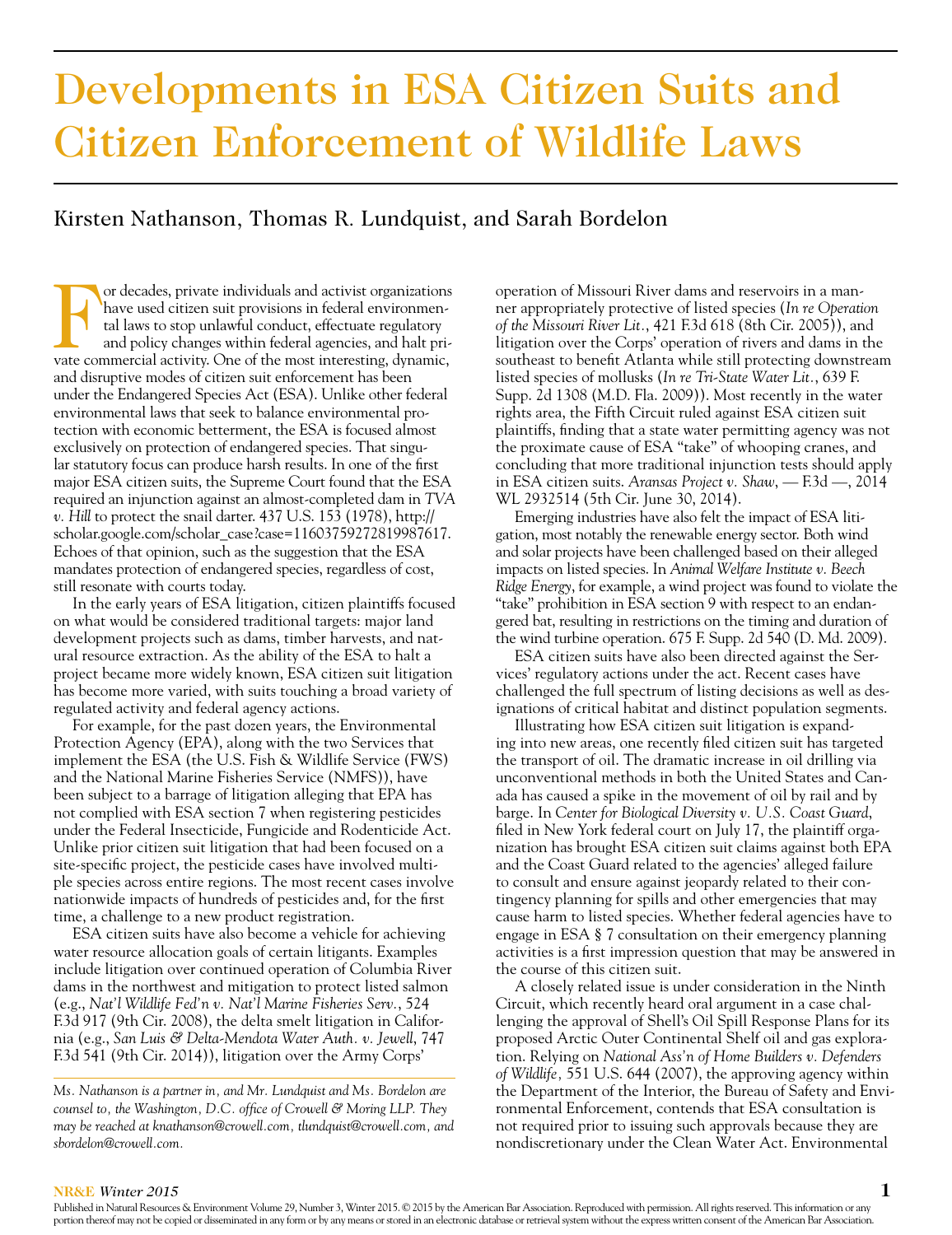groups challenging the approval disagree. The Ninth Circuit's decision will likely further define the concepts of "discretionary" federal actions, for which ESA section 7 consultation is required, and "nondiscretionary" actions, for which it is not.

While ESA citizen suits are brought primarily by environmental groups, the Supreme Court's decision in *Bennett v. Spear*, 520 U.S. 154 (1997), http://scholar.google.com/scholar\_ case?case=17916430611727262660, recognized that industry groups have standing to raise ESA compliance claims. One recent example is a suit in which pesticide registrants convinced an appellate court that a Service biological opinion was arbitrary in its overprotective assumptions and analyses. *Dow AgroSciences v. Nat'l Marine Fisheries Serv.*, 707 F.3d 462 (4th Cir. 2013).

As evidenced from this varied array of cases, it should be expected that ESA citizen suits will continue to evolve in their substance and will continue to be filed. The following discussion reviews the basic structure and foundation for such citizen suits, analyzes the interactions between the Administrative Procedure Act (APA) and the ESA, and describes how other federal wildlife laws can and have been used for private enforcement.

#### *Endangered Species Act Citizen Suits*

The ESA may be enforced by both the federal government and the public via citizen suits. In practice, citizen suits are the primary mechanism by which the ESA is enforced against government agencies and private entities. ESA  $\S 11(g)(1)$  creates a private right of action allowing a private entity (e.g., an environmental group) to sue any private or public "person" to enjoin an alleged violation of the ESA or an ESA rule. 16 U.S.C. §  $1540(g)(1)$ , www.law.cornell.edu/uscode/text/16/1540. Thus, Congress in the ESA, as in many EPA-administered statutes, provided for private enforcement of statutory duties against both government entities and private actors.

ESA section  $11(g)(1)$  and (5) make it clear that injunctive relief is available. By negative implication, monetary penalties are not available in private suits (although attorney fees and litigation costs are available). Courts differ on whether the traditional prerequisites to injunctive relief apply in ESA cases, or whether a curative injunction is more easily available for an ESA violation under decisions like *TVA v. Hill*. Following that case, Congress amended the ESA to provide alternate procedures in such a case.

Under ESA section  $11(g)(2)$ , suit may not be commenced until sixty days after the prospective plaintiff provides notice of the alleged ESA violation to the alleged violator and to the Secretary of the Interior or Commerce. The sixty-day window provides an opportunity to settle disputes. After the Supreme Court's decision in *Hallstrom v. Tillamook County*, 493 U.S. 20 (1989), lower courts have required strict compliance with the notice-of-intent-to-sue requirements. *E.g., Sw. Ctr. for Biological Diversity v. U.S. Bureau of Reclamation*, 143 F.3d 515 (9th Cir. 1998).

ESA §  $11(g)(4)$  allows a court to award litigation costs, including reasonable attorney fees, to any party where appropriate. Courts have found that fees are available only to a party who achieves some success on the merits. Some people believe that allowing environmental group staff attorneys to obtain attorney fees at hourly rates prevailing in the private sector creates an economic incentive to bring ESA citizen suits.

### *The Administrative Procedure Act and ESA Citizen Suits Against Federal Agencies*

The APA provides a general mechanism to challenge a final federal agency action, provides for deferential review, and limits review to the administrative record before the agency at the time of its decision. 5 U.S.C. §§ 702, 706. Questions quickly arise in ESA citizen suit litigation against a federal agency about whether APA judicial review principles apply, such as whether review is limited to the record before the agency at the time of the challenged decision, or whether citizen plaintiffs can provide the court with post- and extra-record material to buttress their claims. In short, the question of how the APA and ESA interact when a citizen suit brings ESA claims against a federal agency is critical and is still under development in the courts.

In *Bennett v. Spear*, the Supreme Court addressed the limits of ESA citizen suits and the availability of APA review in a case challenging the adequacy of a Service's biological opinion. There the Court distinguished between: (1) "substantive" ESA "violations" as those that can be enforced, if at all, under ESA section  $11(g)$ ; and (2) "maladministration" claims, which are not subject to an ESA citizen suit, but which could be brought under the APA. 520 U.S. at 173–74. Of course, a wildlife "take" in violation of section 9 would be a substantive violation.

With respect to alleged violations of ESA section 7, courts have found that a claim against the Service for an inadequate biological opinion is a "maladministration" claim subject only to an APA action. *Bennett v. Spear*, 520 U.S. at 173–74. In contrast, most courts find that a section  $11(g)$  citizen suit is the proper vehicle for allegations that an action agency is violating its section  $7(a)(2)$  "duty to insure" its action will not result in jeopardy to a listed species or adverse modification of critical habitat. *See, e.g., Wash. Toxics Coal. v. EPA*, 413 F.3d 1024 (9th Cir. 2005); *Envtl. Prot. Info. Ctr. v. Simpson Timber Co.*, 255 F.3d 1073 (9th Cir. 2001). Some case law further indicates that a suit against an action agency for a procedural error also is within the scope of an ESA citizen suit. *See id.*, 413 F.3d at 1034; *but see Earth Island Inst. v. Albright*, 147 F.3d 1352, 1357 (Fed. Cir. 1998).

Another commonly encountered issue when an ESA claim is brought against a federal agency is whether background APA review principles (e.g., deferential judicial review, review limited to the administrative record, *see* 5 U.S.C. § 706) apply to such an ESA citizen suit. Most courts find that, because ESA section  $11(g)$  does not establish a standard of review, the APA "arbitrary and capricious" standard applies to ESA claims against a federal agency. *See, e.g., City of Sausalito v. O'Neill*, 386 F.3d 1186, 1205–06 (9th Cir. 2004). Some courts further reason that, because 5 U.S.C. § 559 provides that the APA applies unless it is expressly superseded by another statute, and because the ESA is silent on the scope of judicial review, background APA principles apply fully to ESA claims against a federal agency action, including the principle that judicial review is limited to the administrative record. *E.g., Cabinet Mountain Wilderness v. Peterson*, 685 F.2d 678, 685 (D.C. Cir. 1982).

However, some Ninth Circuit decisions follow a rationale that ESA section  $11(g)$  provides an injunctive relief remedy which means that the APA does not apply to ESA claims against a federal agency (due to language in 5 U.S.C. § 704 that the APA does not apply when another statute provides an effective remedy). As a result, courts within the Ninth Circuit are more likely to find that ESA claims against a federal agency are not limited to the administrative record, and that extra-record